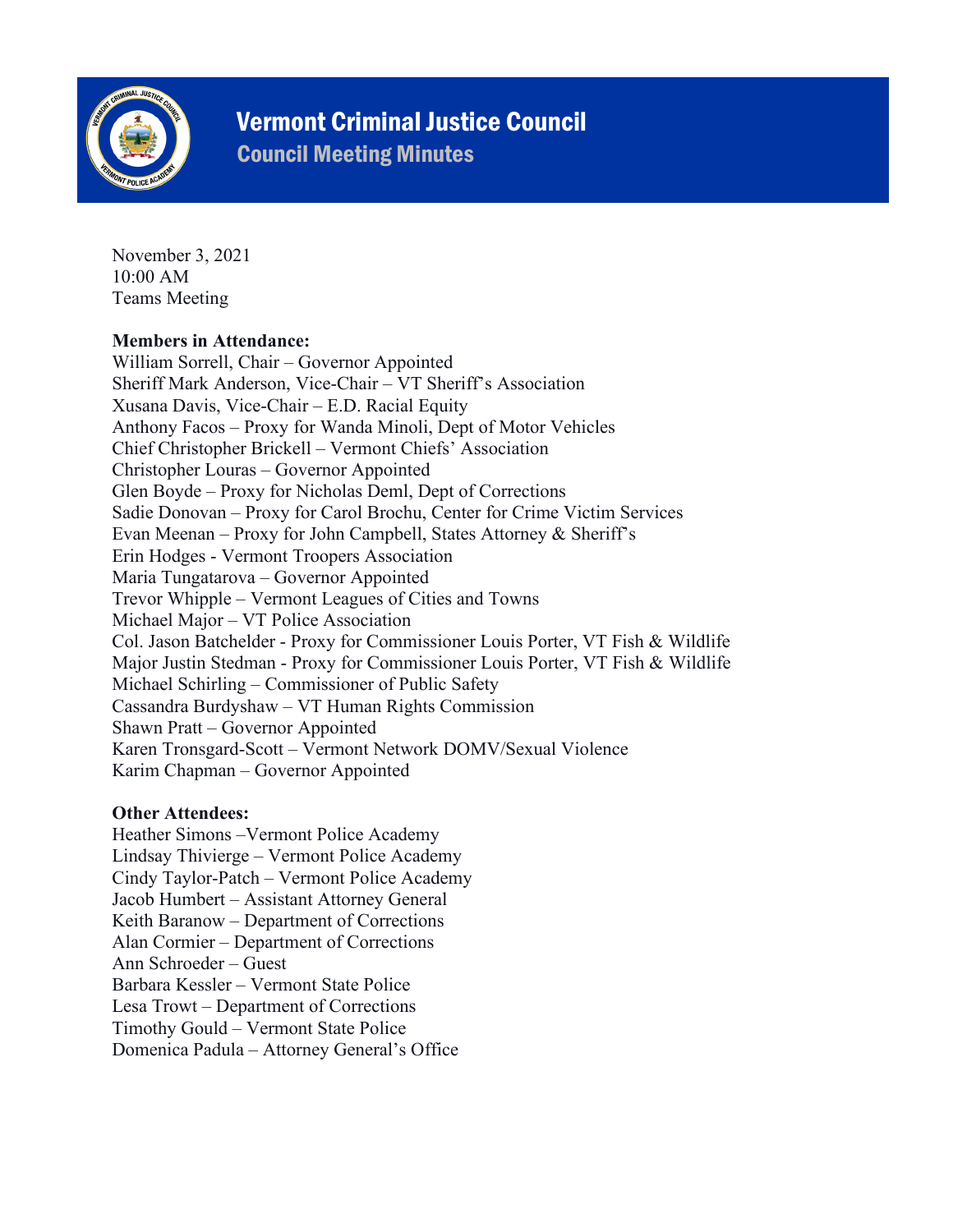

**Call to Order:** Vermont Criminal Justice Council Chair, William Sorrell 10:01

**Changes to Agenda:** Addition to agenda. Make the Body-Worn Camera Policy a potential action item.

**Approval of prior minutes**: Sheriff Anderson made a motion to accept the minutes from October 20th. Second by Evan Meenan. All in favor. Motion passed.

#### **Executive Director Updates:**

*Mission-focused:* The pace of things is aggressive, but Academy staff are mission-focused. *Academy Training Updates:* We have back-to-back academies currently there are 37 in the class. The Written Entrance Test RFI is being extended due to lack of submissions, and it is yet to be determined how that will affect subsequent academy classes. We have extended the PT test to enter the Academy up until Day 1 to ensure we can get all potential applicants into the classes. Staff is also allowing recruits to stay overnights on the weekend if they have long drives to ensure safety and support.

*Administrative Updates:* The contract has been signed with Dr. Avila for FIP training. We had a budget meeting that will be reported out on at the next meeting.

The boilers in the facility are not working, and the East Cottage is not yet completed. Interviews have been completed for the Deputy Director.

Command staff at the Vermont State Police has temporarily offered up Captain Manley to assist in some projects.

Lieutenant Steve Coote moved from the Office of Professional Development (OPD) in Pittsford to the Shaftsbury Barracks and Lieutenant Moser is now filling that role at OPD.

The K9 committee is being reviewed for more modern approaches to best practices and standardization.

**H435/Act56** (Chief Cormier) Introduced overview of requirement for a joint legislative report that looks at changes to Corrections to include a Corrections monitoring division, investigations unit, and the feasibility for the certification/decertification of Corrections officers through the Council.

- o Under Section 7 of H435, The VCJC and DOC shall develop a proposal governing minimum training standards, complaint investigations, and a process for certification and decertification of correctional officers. The proposal shall give the council the authority to investigate allegations of Correctional Officer misconduct and to certify/decertify correctional officers. On or before Dec 1st the Council and the Department of Corrections shall announce the proposal to the Justice Oversight Committee including any fiscal or programmatic impact.
- o Many changes have happened in the past year in Corrections including the recent addition of a new Commissioner. The Department of Corrections has been working with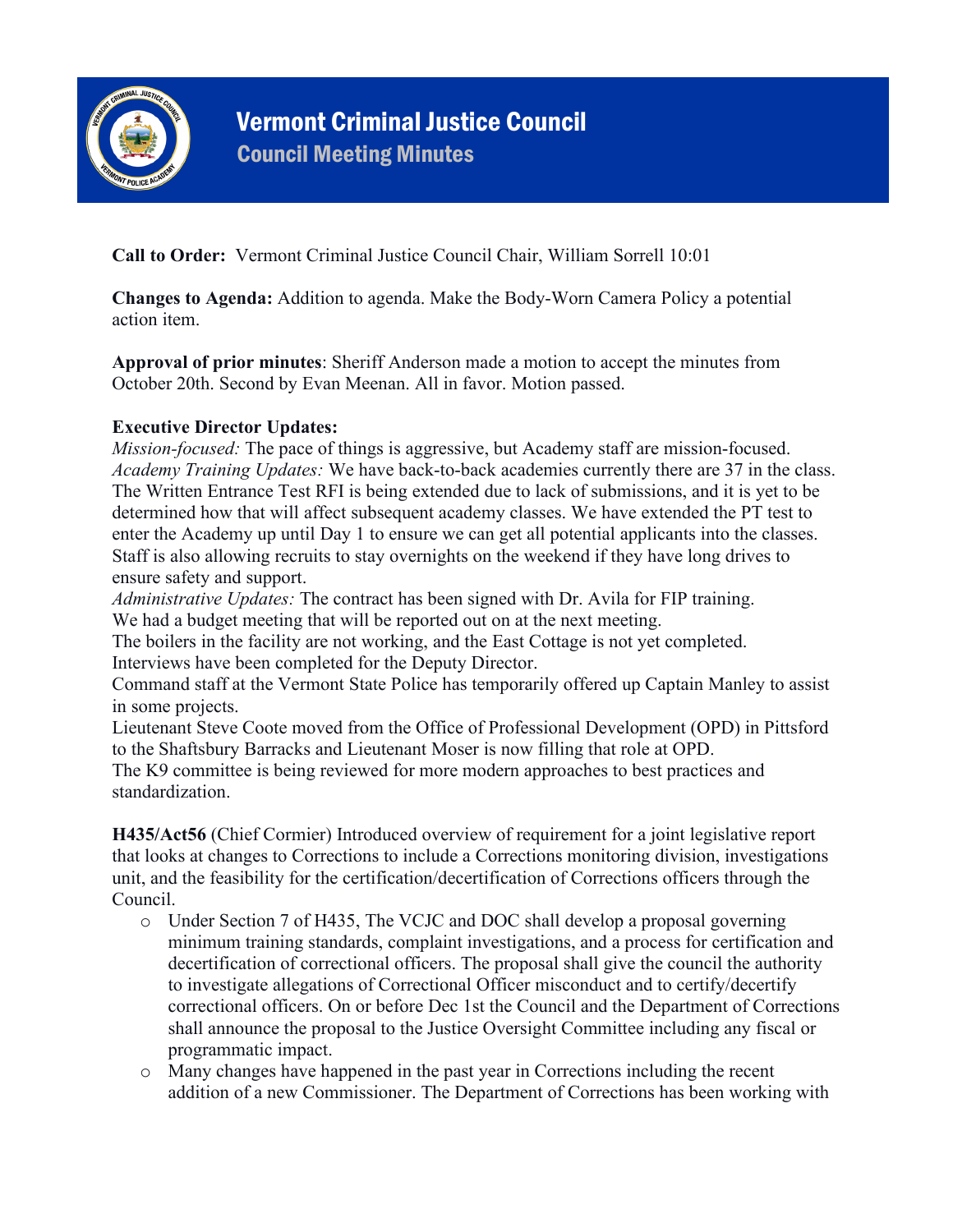

the Moss Group to enhance training in the Corrections Academy. The Corrections Monitoring Commission is going into effect on January 1st and will provide oversight. The Moss Group is also working with the Bureau of Justice nationally for an overall standard and criteria for all Corrections Academies. Another consideration for Corrections is that the Department of Human Resources conducts all investigations. Until the Investigation unit is stood up, the Council would need to welcome DHR in to speak about how things would affect their investigative role with Corrections.

*Discussion ensued on the next steps for presenting to the Joint Justice Committee 12/1/21:*

- o To comply with the Legislative request would take more time and resources.
- o The current proposal does not include fiscal or programmatic impact as it would be difficult to develop in the time frame requested.
- o This is important work that needs to be recognized and the public needs a greater voice in the criminal justice process including corrections but to try to do this lift will be very difficult.
- $\circ$  The Council is currently trying to meet the demands of S124 and everything that it has been asked to do in the Law Enforcement profession. There is a great deal of training that would have to happen to get the Council familiar with the commonalities between the two entities. If given time and resources, we could create a thoughtful approach on how to accomplish the goals outlined in H435. The Council should be more involved in devising this. This is necessary and our response should be what is it going to take to get it done.
- o The first step would be to find a small team to start outlining the scope of work and a timeline that will include DOC. This group should be in communications with the Corrections Oversight Monitoring Commission to incorporate all stakeholders. If anyone is interested in this group, please contact Heather before the end of the day Monday 11/8/2021.

## **Body Worn Camera Model Policy: (Heather Simons)**

*Discussion commenced around the policy that was presented at the October 20, 2021, meeting.* 

- o A proposed language change was presented on clarity around the discretion of officers using Body Worn Cameras when performing residential searches.
- o Additional consideration should be given to the use of wire warrants and how the two policies may overlap.
- o The AGO's office asked for consideration on the flexibility of the language to be afforded for detectives vs. uniforms.
- o Representatives from the Department of Public Safety, State's Attorney and Sheriff's, and the Attorney General's Office will agree on language that will be presented to the LEAB for approval at their next meeting.